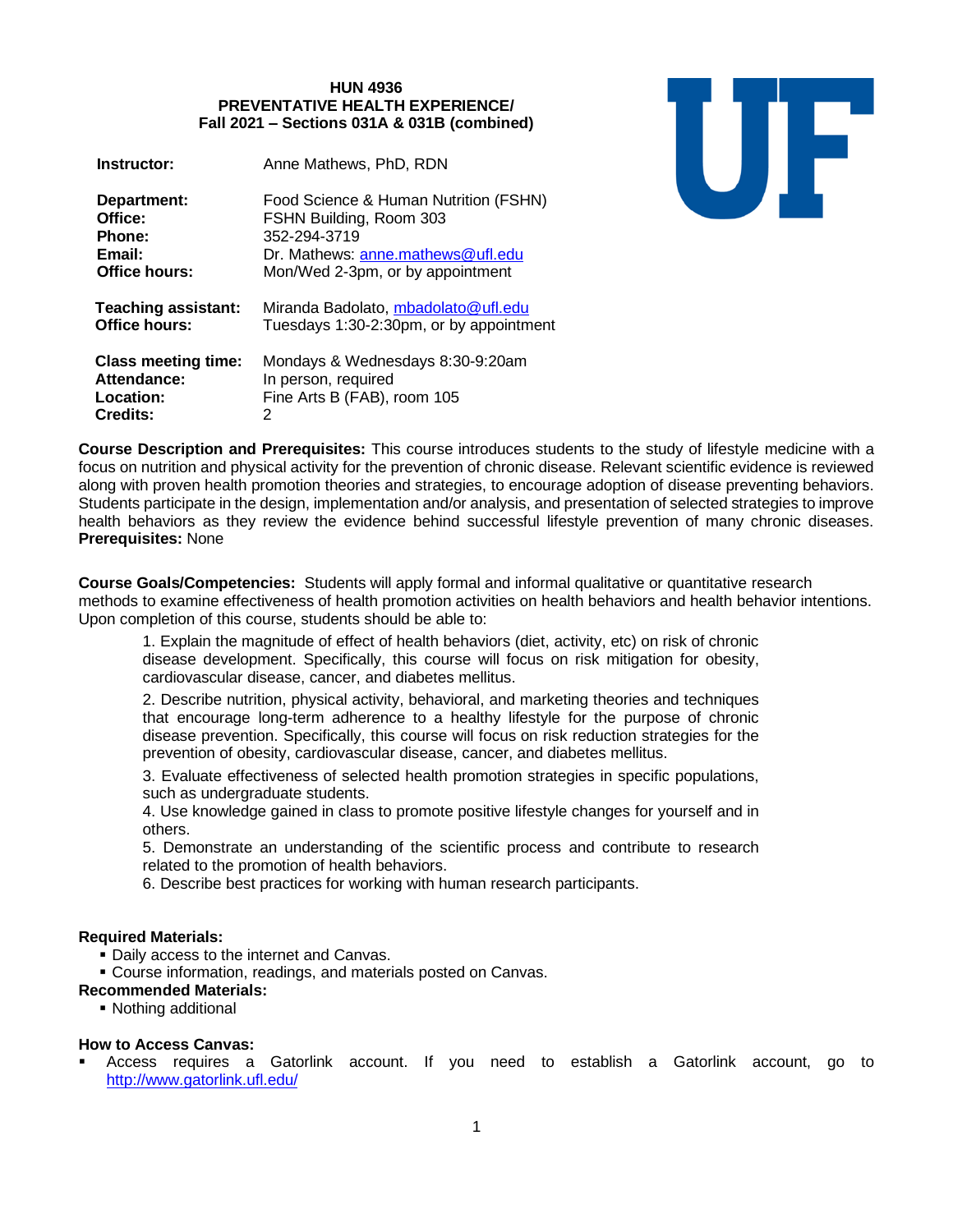Once you have created a Gatorlink account, access e-Learning Support Services homepage at [https://lss.at.ufl.edu.](https://lss.at.ufl.edu/) Select "eLearning - Canvas". Log in using your Gatorlink ID. HUN 4936 should be listed under "Courses". If you are unfamiliar with Canvas, select "Tutorials" from the "Services" menu, then "e-Learning in Canvas" and finally, "Student Tutorials".

**Class Attendance and Demeanor:** Students are expected to attend all classes, arriving on time, and staying through the conclusion. Students are expected to show courtesy to their classmates and instructor by turning cell phones off before the class period begins and refraining from using a computer (or other type of personal device) for any purpose other than taking notes. Each student is expected to participate in class discussions and to refrain from engaging in personal conversations during class.

## **Attendance and Make-Up Work**

Requirements for class attendance and make-up exams, assignments, and other work in this course are consistent with university policies. Click here to read the university attendance policies. <https://catalog.ufl.edu/UGRD/academic-regulations/attendance-policies/>

**Student Evaluation:** Multiple assignments, a self-assessment, class attendance, and peer reviews will be used to evaluate student performance. All assignments and assessments must be completed as scheduled. Failure to submit or complete as assignment/assessment will result in a score of "0" unless there are unavoidable extenuating circumstances (subject to my discretion) that can be documented to my satisfaction. Extenuating circumstances include unavoidable, unplanned situations such as illness (chart note from physician or clinic; vague notes such as "was seen" are not acceptable); family death (dated obituary); accident (police report); etc. University approved absences should be brought to the instructor's attention in advance so that acceptable arrangements can be made. Extra credit projects will **NOT** be available.

**Self-assessment:** Each student will complete a brief survey assessing their own diet related behaviors. Students will use this information to complete a health history and related health behavior self-report. This assessment will serve as a basis for goal setting and health promotion activities.

**Family Health History:** Students will complete a de-identified family health history tree using US Department of Health and Human Service's website. Additional information will be provided in class and on Canvas.

**Assignments:** Detailed information for completing each of the 10 reading/literature review assignments for this course will be distributed separately. The assignment due dates are listed along with weekly topics on the calendar in this document. Assignment materials will be posted on Canvas and available according to the calendar. Unless otherwise stated, all assignments must be submitted on Canvas by the time and date specified. Failure to submit the assignment on the designated due date will result in a grade of "0".

**Quizzes:** Five quizzes will be given on either the Monday or Wednesday of the noted week. Quizzes will be brief and cover the material recently discussed.

**Project:** Students will work both individually and in a small group to complete 1 larger project. The projects will be discussed in class and some time will be provided to work with your group in class. The project will be submitted in several steps ending with a "discussion/presentation".

**Self-monitoring Activities:** Students will be introduced to a variety of self-monitoring approaches to encourage long-term adoption of healthful behaviors. Self-monitoring activities will occur primarily on our class Canvas site Students will be expected to fully complete each week's activities to receive full points.

**In Class Participation/Discussion:** Class participation is invaluable for this course experience. Most class topics will include a number of open-ended discussion questions. Each student is expected to respond to each question in a thoughtful and respectful manner.

**++**Because this course involves setting individual health behavior goals, respecting your fellow students is paramount as we will be dealing with real life situations. **Information shared in class discussion should be respected rather than shared outside of class**.**++**

**Small group meetings and Health Reflections:** Some weeks you may only be asked to attend class on Monday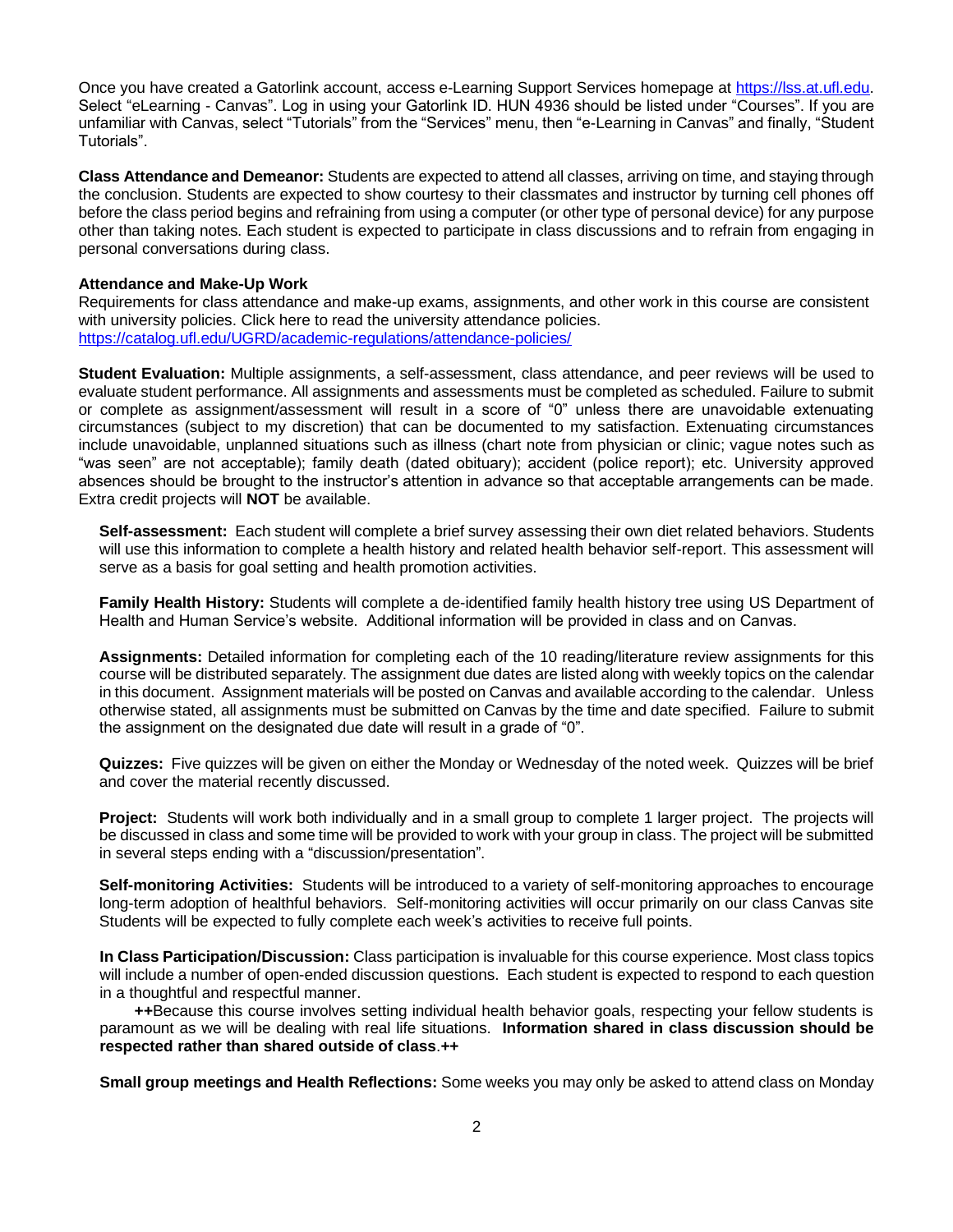OR Wednesday to allow for small group discussions. You will complete reflections based on these small group meetings. Information shared in these discussions should be respected and not shared outside of class.

# **Evaluation of Performance/Grading**

| <b>Source of Points</b>                                            | <b>Points Possible</b> |
|--------------------------------------------------------------------|------------------------|
| Getting to know you (Introduction Video and comment to classmates) | 10                     |
| <b>Self-Assessment Activities</b>                                  |                        |
| Snapshot Dietary Pattern Surveys and Self-Reflection               | 20                     |
| <b>Family Health History</b>                                       | 100                    |
| Discussion posts (5 @ 10 points each)                              | 50                     |
| <b>Topic Assignments and Quizzes</b>                               |                        |
| Readings and Assignments (10 @ 30 points each)                     | 300                    |
| Quizzes (6 @ 10 points each)                                       | 60                     |
| Project                                                            |                        |
| <b>Literature Review</b>                                           | 60                     |
| Draft #1                                                           | 60                     |
| Final Draft and Presentation/Discussion                            | 120                    |
| Health Reflections 6 @ 20 points each                              | 120                    |
| Weekly Self-Monitoring 10 weeks @ 10 pts                           | 100                    |
|                                                                    |                        |
| <b>TOTAL</b>                                                       | 1000                   |

### **Grading Scale: Grades will be posted on Canvas. Grades are not curved and are not negotiable.**

| $A = 934 - 1000$ | $A^{-}$ = 900-933  | $B+ = 867-899$   | $B = 834 - 866$ | $B^{-}$ = 800-833   C+ = 767-799 | 76.68-79.9% |
|------------------|--------------------|------------------|-----------------|----------------------------------|-------------|
| 93.34-100%       | 90-93.33%          | 86.68-89.9%      | 83.34-86.67%    | 80-83.33%                        |             |
| $C = 734 - 766$  | $C^{-1}$ = 700-733 | $D+ = 667 - 699$ | $D = 634 - 666$ | $D^{-}$ = 600-633                | $E = 599$   |
| 73.34-76.67%     | 70-73.33%          | 66.68-69.9%      | 63.34-66.67%    | 60-63.33%                        | <60%        |

# **Grades and Grade Points**

Information on current UF grading policies for assigning grade points can be found here: <https://catalog.ufl.edu/UGRD/academic-regulations/grades-grading-policies/>

**Supplementary Information:** Supplementary information, announcements, and reminders will be posted on e-Learning in Canvas or the class listserv.

# **Online Course Evaluation Process**

Student assessment of instruction is an important part of efforts to improve teaching and learning. At the end of the semester, students are expected to provide feedback on the quality of instruction in this course using a standard set of university and college criteria. Students are expected to provide professional and respectful feedback on the quality of instruction in this course by completing course evaluations online via GatorEvals. Guidance on how to give feedback in a professional and respectful manner is available at: https://gatorevals.aa.ufl.edu/students/. Students will be notified when the evaluation period opens and can complete evaluations through the email they receive from GatorEvals, in their Canvas course menu under GatorEvals, or via https://ufl.bluera.com/ufl/. Summaries of course evaluation results are available to students at: [https://gatorevals.aa.ufl.edu/public-results/.](https://gatorevals.aa.ufl.edu/public-results/)

# **Academic Honesty**

As a student at the University of Florida, you have committed yourself to uphold the Honor Code, which includes the following pledge: "We, the members of the University of Florida community, pledge to hold ourselves and our peers to the highest standards of honesty and integrity." You are expected to exhibit behavior consistent with this commitment to the UF academic community, and on all work submitted for credit at the University of Florida, the following pledge is either required or implied: "On my honor, I have neither given nor received unauthorized aid in doing this assignment." It is assumed that you will complete all work independently in each course unless the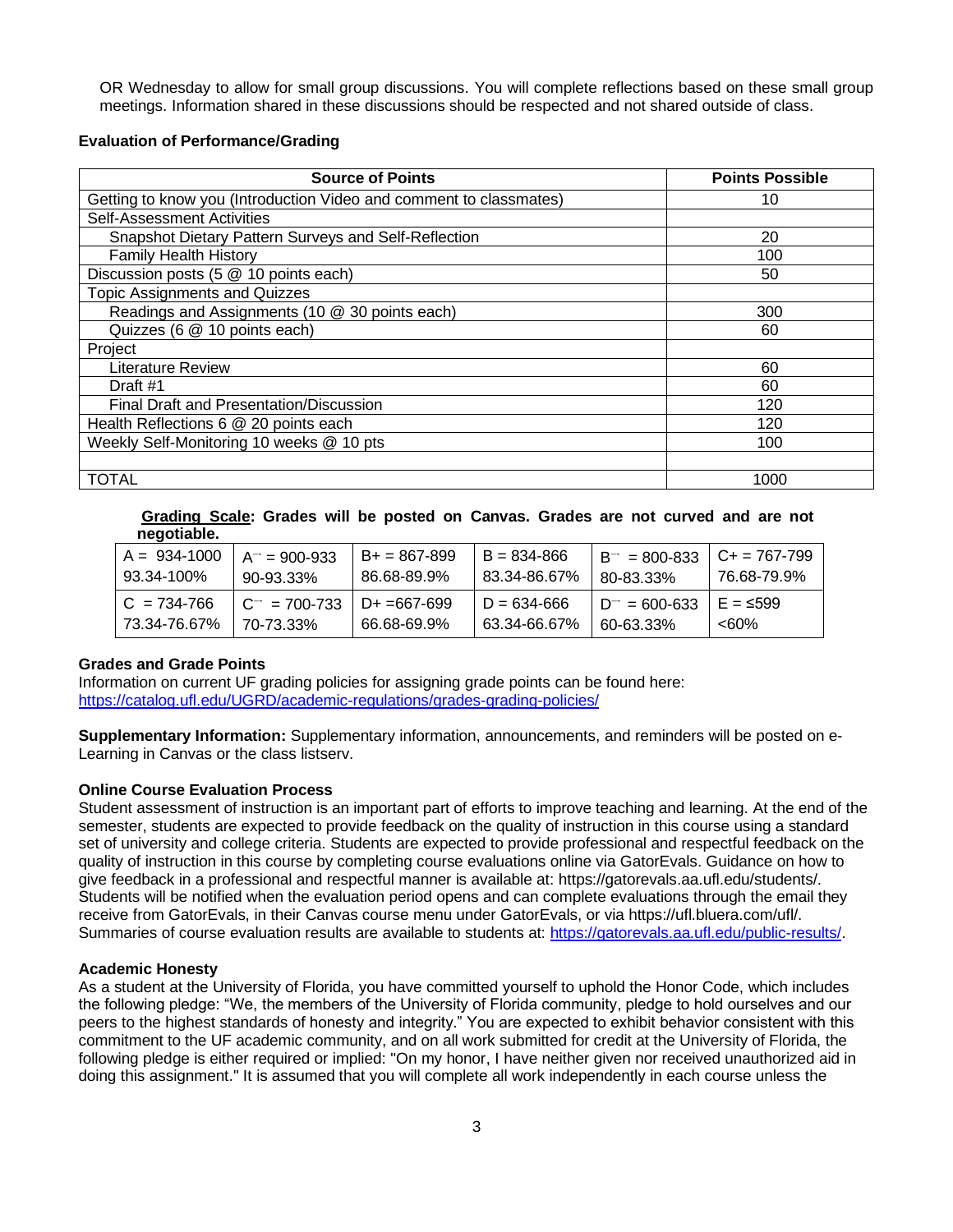instructor provides explicit permission for you to collaborate on course tasks (e.g. assignments, papers, quizzes, exams). Furthermore, as part of your obligation to uphold the Honor Code, you should report any condition that facilitates academic misconduct to appropriate personnel. It is your individual responsibility to know and comply with all university policies and procedures regarding academic integrity and the Student Honor Code. Violations of the Honor Code at the University of Florida will not be tolerated. Violations will be reported to the Dean of Students Office for consideration of disciplinary action. For more information regarding the Student Honor Code, please see: [http://www.dso.ufl.edu/sccr/process/student-conduct-honor-code.](http://www.dso.ufl.edu/sccr/process/student-conduct-honor-code)

# **Software Use**:

All faculty, staff and students of the university are required and expected to obey the laws and legal agreements governing software use. Failure to do so can lead to monetary damages and/or criminal penalties for the individual violator. Because such violations are also against university policies and rules, disciplinary action will be taken as appropriate

# **Services for Students with Disabilities**

Students with disabilities who experience learning barriers and would like to request academic accommodations should connect with the disability Resource Center. To get started with the Disability Resource Center: <https://disability.ufl.edu/get-started/>It is important for students to share their accommodation letter with their instructor and discuss their access needs, as early as possible in the semester.

# **Campus Helping Resources**

Students experiencing crises or personal problems that interfere with their general wellbeing are encouraged to utilize the university's counseling resources. The Counseling & Wellness Center provides confidential counseling services at no cost for currently enrolled students. Resources are available on campus for students having personal problems or lacking clear career or academic goals, which interfere with their academic performance.

**Campus Helping Resources:** Students experiencing crises or personal problems that interfere with their general well-being are encouraged to utilize the university's counseling resources. The Counseling & Wellness Center provides confidential counseling services at no cost for currently enrolled students. Resources are available on campus for students having personal problems or lacking clear career or academic goals, which interfere with their academic performance.

- *University Counseling & Wellness Center,* 3190 Radio Road, 352-392-1575, [www.counseling.ufl.edu/cwc/](file:///C:/Users/henken/Documents/New%20courses/www.counseling.ufl.edu/cwc/) Counseling Services, Groups and Workshops, Outreach and Consultation, Self-Help Library, Wellness Coaching.
- *U Matter We Care*, If you or someone you know is in distress, please contact us at 352-392-1575 or visit [www.umatter@ufl.edu](file:///C:/Users/henken/Documents/New%20courses/www.umatter@ufl.edu) to refer or report a concern and a team member will reach out to the student in distress.
- *Career Connections Center,* First Floor JWRU, 392-1601,<https://career.ufl.edu/>
- *Student complaints,* Residential Course: [https://sccr.dso.ufl.edu/policies/student-honor-code-student-conduct](https://sccr.dso.ufl.edu/policies/student-honor-code-student-conduct-code/)[code/.](https://sccr.dso.ufl.edu/policies/student-honor-code-student-conduct-code/) Online Course:<http://www.distance.ufl.edu/student-complaint-process>
- *Student Health Care Center*, Call 352-392-1161 for 24/7 information to help you find the care you need, or visit [www.shcc.ufl.edu/.](file:///C:/Users/henken/Documents/New%20courses/www.shcc.ufl.edu/)
- *University Police Department,* Visi[t www.police.ufl.edu/](file:///C:/Users/henken/Documents/New%20courses/www.police.ufl.edu/) or call 352-392-1111 (or 9-1-1 for emergencies).
- *UF Health Shands Emergency Room / Trauma Center,* For immediate medical care call 352-733-0111 or go to the emergency room at 1515 SW Archer Road, Gainesville, FL 32608; [www.ufhealth.org/emergency-room](file:///C:/Users/henken/Documents/New%20courses/www.ufhealth.org/emergency-room-trauma-center)[trauma-center](file:///C:/Users/henken/Documents/New%20courses/www.ufhealth.org/emergency-room-trauma-center)*.*
- **Field and Fork Food Pantry** located behind the FSHN Bldg (520 Newell Dr) is available to assist members of the campus community who experience food insecurity.
- *Student Success Initiative* [http://studentsuccess.ufl.edu](http://studentsuccess.ufl.edu/)

**Instructor-Initiated Recording of Class:** Our class sessions may be audio visually recorded for students in the class to refer back and for enrolled students who are unable to attend live. Students who participate with their camera engaged or utilize a profile image are agreeing to have their video or image recorded. If you are unwilling to consent to have your profile or video image recorded, be sure to keep your camera off and do not use a profile image. Likewise, students who un-mute during class and participate orally are agreeing to have their voices recorded. If you are not willing to consent to have your voice recorded during class, you will need to keep your mute button activated and communicate exclusively using the "chat" feature, which allows students to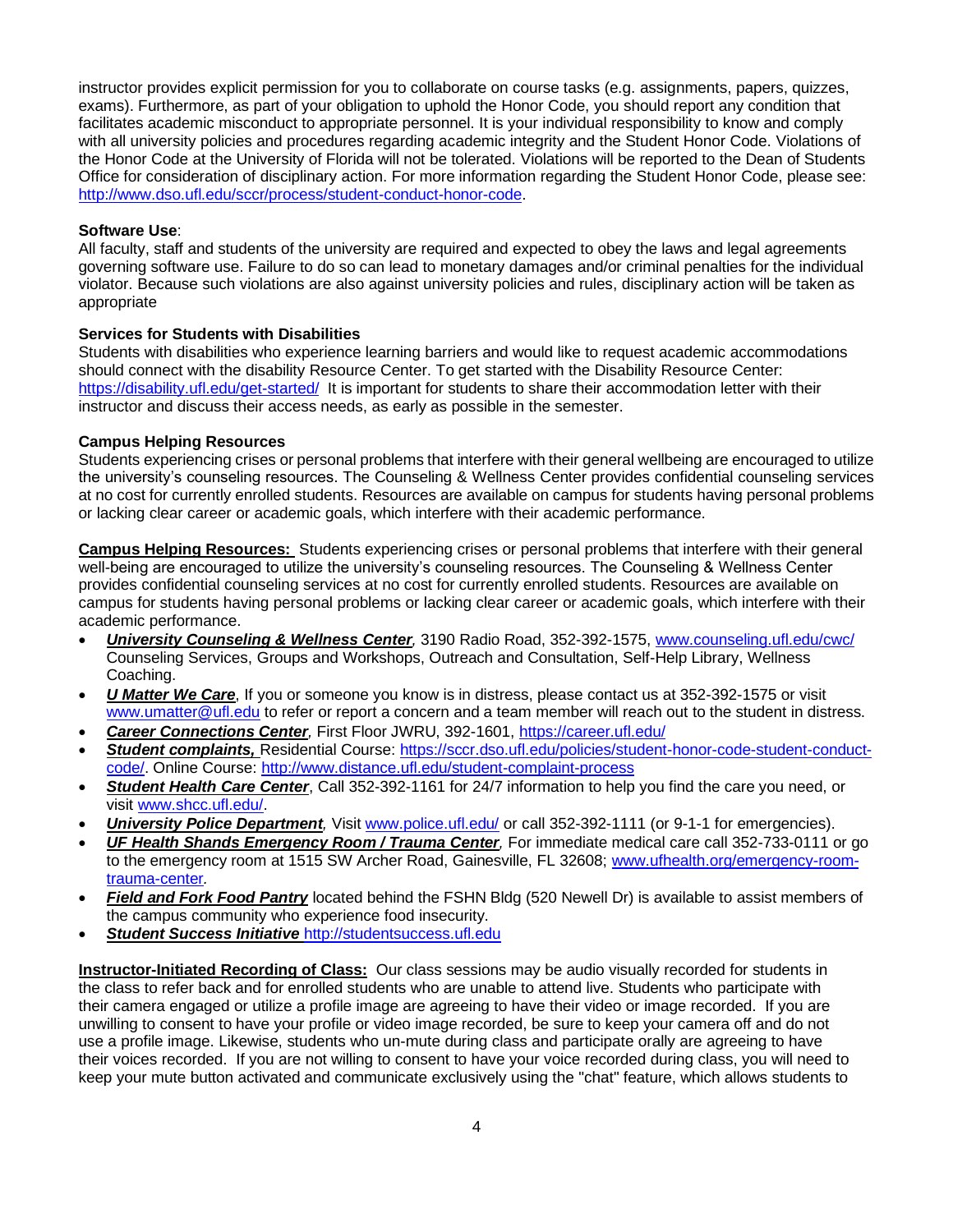type questions and comments live. The chat will not be recorded or shared. As in all courses, unauthorized recording and unauthorized sharing of recorded materials is prohibited.

**In-class Recording by Students:** Students are allowed to record video or audio of class lectures. However, the purposes for which these recordings may be used are strictly controlled. The only allowable purposes are (1) for personal educational use, (2) in connection with a complaint to the university, or (3) as evidence in, or in preparation for, a criminal or civil proceeding. All other purposes are prohibited. Specifically, students may not publish recorded lectures without the written consent of the instructor. A "class lecture" is an educational presentation intended to inform or teach enrolled students about a particular subject, including any instructor-led discussions that form part of the presentation, and delivered by any instructor hired or appointed by the University, or by a guest instructor, as part of a University of Florida course. A class lecture does not include lab sessions, student presentations, clinical presentations such as patient history, academic exercises involving solely student participation, assessments (quizzes, tests, exams), field trips, private conversations between students in the class or between a student and the faculty or lecturer during a class session.

Publication without permission of the instructor is prohibited. To "publish" means to share, transmit, circulate, distribute, or provide access to a recording, regardless of format or medium, to another person (or persons), including but not limited to another student within the same class section. Additionally, a recording, or transcript of a recording, is considered published if it is posted on or uploaded to, in whole or in part, any media platform, including but not limited to social media, book, magazine, newspaper, leaflet, or third party note/tutoring services. A student who publishes a recording without written consent may be subject to a civil cause of action instituted by a person injured by the publication and/or discipline under UF Regulation 4.040 Student Honor Code and Student Conduct Code.

**In response to COVID-19:** The following practices are in place to maintain your learning environment, to enhance the safety of our in-classroom interactions, and to further the health and safety of ourselves, our neighbors, and our loved ones.

- If you are not vaccinated, get vaccinated. Vaccines are readily available at no cost and have been demonstrated to be safe and effective against the COVID-19 virus. Visit this link for details on where to get your shot, including options that do not require an appointment: [https://coronavirus.ufhealth.org/vaccinations/vaccine-availability/.](https://coronavirus.ufhealth.org/vaccinations/vaccine-availability/) Students who receive the first dose of the vaccine somewhere off-campus and/or outside of Gainesville can still receive their second dose on campus.
- You are expected to wear approved face coverings at all times during class and within buildings even if you are vaccinated. Please continue to follow healthy habits, including best practices like frequent hand washing. Following these practices is our responsibility as Gators.
	- $\circ$  Sanitizing supplies are available in the classroom if you wish to wipe down your desks prior to sitting down and at the end of the class.
	- o Hand sanitizing stations will be located in every classroom.
- If you are sick, stay home and self-quarantine. Please visit the UF Health Screen, Test & Protect website about next steps, retake the questionnaire and schedule your test for no sooner than 24 hours after your symptoms began. Please call your primary care provider if you are ill and need immediate care or the UF Student Health Care Center at 352-392-1161 (or email [covid@shcc.ufl.edu\)](mailto:covid@shcc.ufl.edu) to be evaluated for testing and to receive further instructions about returning to campus. UF Health Screen, Test & Protect offers guidance when you are sick, have been exposed to someone who has tested positive or have tested positive yourself. Visit the [UF Health Screen, Test & Protect website](https://click.info.gator360.ufl.edu/?qs=8f0d5e01a3f7385148f144e2089093522a358a8d85cb9db73c31675d3c5e5c0d27748d40c212f544822551342f1912ea5b4f2b890d5952e8) for more information.
	- $\circ$  Course materials will be provided to you with an excused absence, and you will be given a reasonable amount of time to make up work.
	- $\circ$  If you are withheld from campus by the Department of Health through Screen, Test & Protect you are not permitted to use any on campus facilities. Students attempting to attend campus activities when withheld from campus will be referred to the Dean of Students Office.
- Continue to regularly visit [coronavirus.UFHealth.org](http://coronavirus.ufhealth.org/) and [coronavirus.ufl.edu](http://coronavirus.ufl.edu/) for up-to-date information about COVID-19 and vaccination.

**Other Information:** Lecture material and information are the property of the University of Florida and the course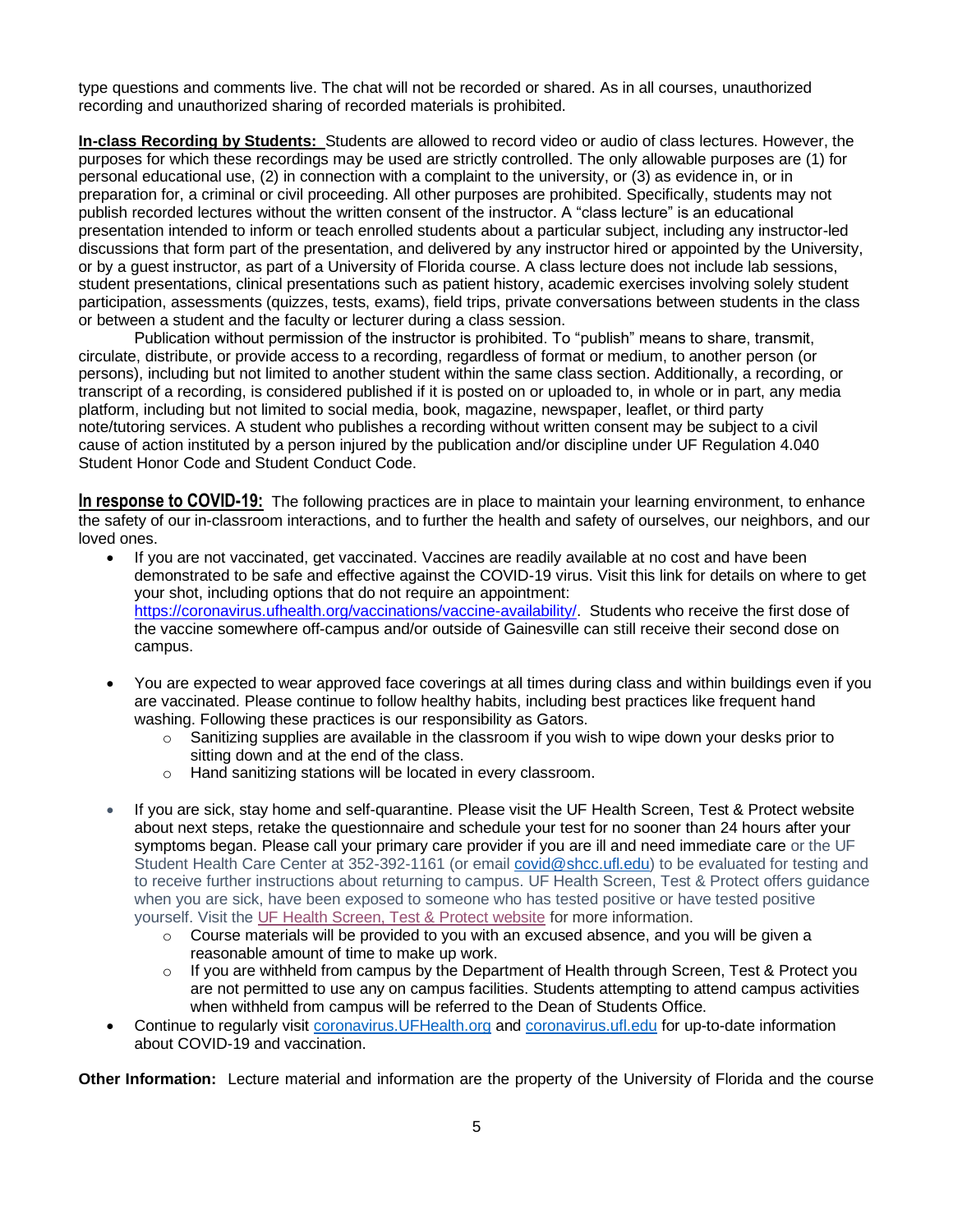instructor and may not be used for any commercial purpose. Students found in violation may be subject to disciplinary action under the University's Student Conduct Code. Only students formally registered for the course are permitted to attend lectures and take quizzes/tests.

| <b>Weeks</b>   | <b>Dates</b>     | <b>Class Topic</b>                                                                                                                       | <b>Assignments:</b><br>Due by Wednesdays 11:59pm                                                                                                                                                         |
|----------------|------------------|------------------------------------------------------------------------------------------------------------------------------------------|----------------------------------------------------------------------------------------------------------------------------------------------------------------------------------------------------------|
| $\mathbf{1}$   | 08/23 &<br>08/25 | <b>Course Introduction</b><br>Understanding and Interpreting Scientific<br>Articles                                                      | Complete week 1 introduction<br>$\bullet$<br>activities and Quiz #1on Canvas<br>Begin Family Health History tree -<br>(due Wed, Sept 8 <sup>th</sup> .)                                                  |
| $\overline{2}$ | 08/30 &<br>09/01 | Preventative Health: The Evidence<br>Dietary Guidelines and Dietary Patterns:<br>The Nutrition-Health Connection                         | Due Wed Sept 1st:<br>Introduce Yourself video<br>Quiz 1 on Syllabus<br>Diet Snapshot Surveys and<br>$\bullet$<br>Reflection<br>Family Health History Tree Report (cont<br>work)<br>Start Self-monitor #1 |
| 3              | 09/08            | Monday, Sept 6 - Labor Day, no class<br>The Nutrition-Health Connection continued                                                        | Due: Wed Sept 8th:<br>Family Health History Tree<br>Self-monitor #1<br>Discussion #1<br>Start Self-monitor #2                                                                                            |
| $\overline{4}$ | 09/13 &<br>09/15 | Theory of Planned Behavior & Goal<br>Setting for Health<br>Obesity, Diabetes, Cardiovascular<br>Disease, an Overview                     | DUE: Wed Sept 15th<br>Reading/Assignment #1<br>QUIZ <sub>#2</sub><br>Self-monitor #2<br>Start Self-monitor #3                                                                                            |
| 5              | 09/20 &<br>09/22 | Obesity, Diabetes, CVD, an Overview,<br>cont.                                                                                            | Due Wed Sept 22nd:<br>Self-monitor #3<br>Health reflection #1<br>Reading/Assignment #2<br>Start self-monitor #4                                                                                          |
| 6              | 09/27 &<br>09/29 | Improving Health through Exercise - Let's<br>see the evidence!<br>29th - Speaker: Dr. Karla Shelnutt - Blue<br>Zones, Food and Longevity | Due Wed Sept. 29 th:<br>Reading/Assignment #3<br>Self-monitor #4<br>Discussion #2                                                                                                                        |
| $\overline{7}$ | 10/04 &          | Intuitive Eating                                                                                                                         | Due Wed Oct 6th:                                                                                                                                                                                         |

 **Fall 2021 Tentative Class Schedule\* Assignments and Date Changes will be announced**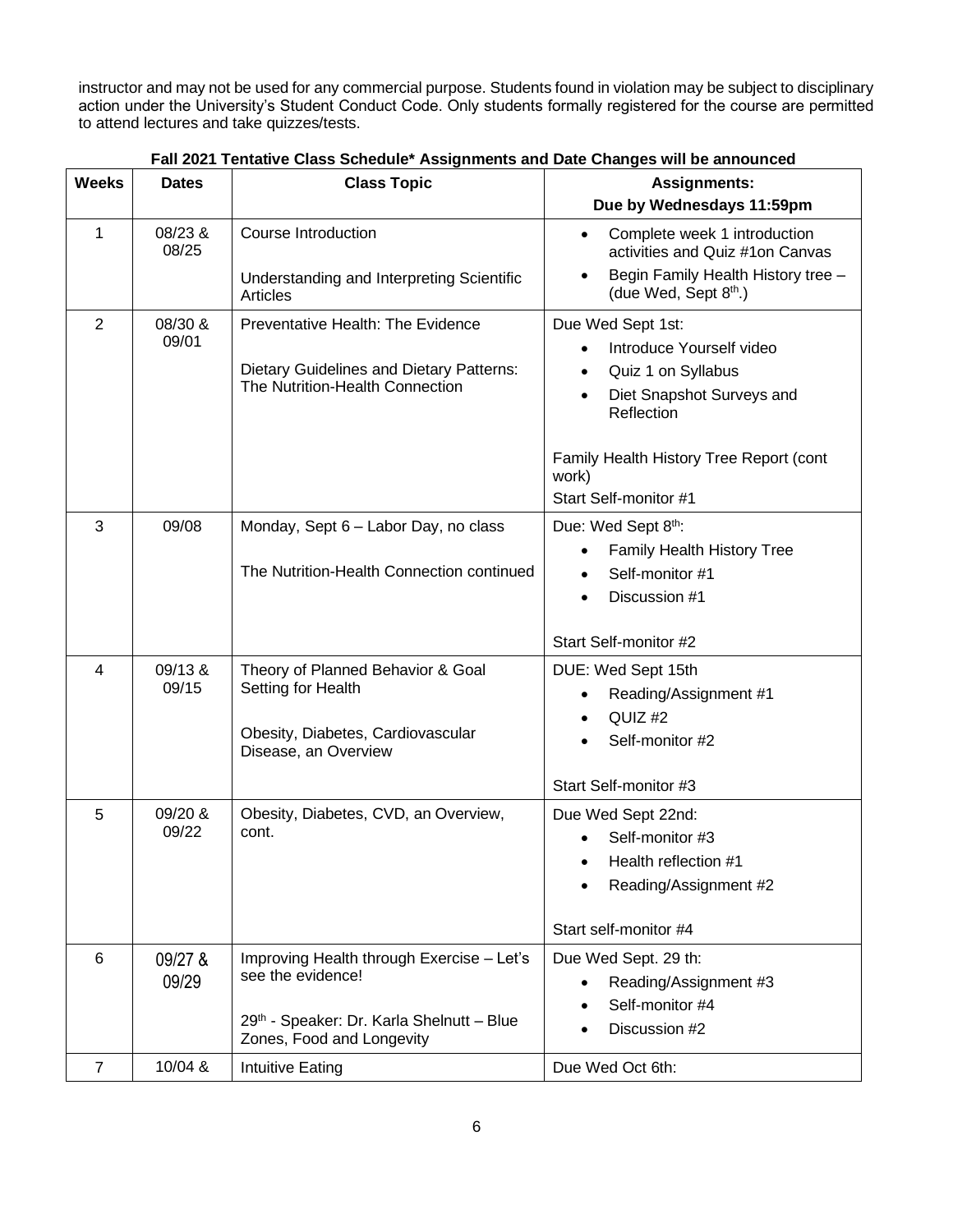|    | 10/06   | <b>Stages of Change Theory</b>           | Reading/Assignment #4<br>$\bullet$<br>Health reflection #2 |
|----|---------|------------------------------------------|------------------------------------------------------------|
|    |         |                                          | Self-monitor #5                                            |
|    |         |                                          | Quiz #2                                                    |
|    |         |                                          |                                                            |
|    |         |                                          | Start Self-monitor #6                                      |
| 8  | 10/11 & | Social Ecological Theory - Zip code vs.  | Due Wed Oct 13th:                                          |
|    | 10/13   | Genetic code                             | Reading/Assignment #5<br>$\bullet$                         |
|    |         |                                          | Self-monitor #6                                            |
|    |         |                                          | Discussion #3                                              |
|    |         |                                          |                                                            |
|    |         |                                          | Start self-monitor #7                                      |
|    |         |                                          | Begin project literature review                            |
| 9  | 10/18 & | <b>Eating Out/Culinary Medicine</b>      | Due Wed Oct 20th:                                          |
|    | 10/20   |                                          | Reading/Assignment #6<br>$\bullet$                         |
|    |         | Trans-theoretical Model Stages of Change | Health reflection #3<br>$\bullet$                          |
|    |         | Theory                                   | Self-monitor #7<br>$\bullet$                               |
|    |         |                                          |                                                            |
|    |         |                                          | Start self-monitor #8                                      |
| 10 | 10/25 & | Problem Solving for Health Behaviors     | Due Wed Oct 27th:                                          |
|    | 10/27   |                                          | Reading/Assignment #7                                      |
|    |         |                                          | QUIZ <sub>3</sub>                                          |
|    |         |                                          | Project literature review                                  |
| 11 | 11/01 & | Social Support for Behavior Change       | Due Wed Nov 3rd                                            |
|    | 11/03   |                                          | Reading/Assignment #8                                      |
|    |         |                                          | Health reflection #4                                       |
|    |         |                                          | Self-monitor #8                                            |
|    |         |                                          |                                                            |
|    |         |                                          | Start self-monitor #9                                      |
| 12 | 11/08 & | Managing Stress and Promoting            | Due Wed Nov 10th                                           |
|    | 11/10   | Resilience                               | <b>Project Draft Due</b>                                   |
|    |         |                                          | Quiz #4<br>$\bullet$                                       |
|    |         |                                          | Self-monitor #9<br>$\bullet$                               |
| 13 | 11/15 & | Body Image & Discrimination in           | Due Wed Nov 17th:                                          |
|    | 11/17   | Healthcare                               | Health reflection #5                                       |
|    |         |                                          | Reading/Assignment #9                                      |
|    |         |                                          | Discussion #4<br>$\bullet$                                 |
|    |         |                                          | Start self-monitor #10                                     |
| 14 | 11/22   | No class meeting this week -             | Due Tues Nov 23rd                                          |
|    |         | Thanksgiving!.                           | Self-monitor #10                                           |
|    |         | Assignments due on TUESDAY, Nov. 23rd    | Quiz #5<br>$\bullet$                                       |
| 15 | 11/29 & | Looking Forward - Promoting Change in    | Due Wed Dec 1st                                            |